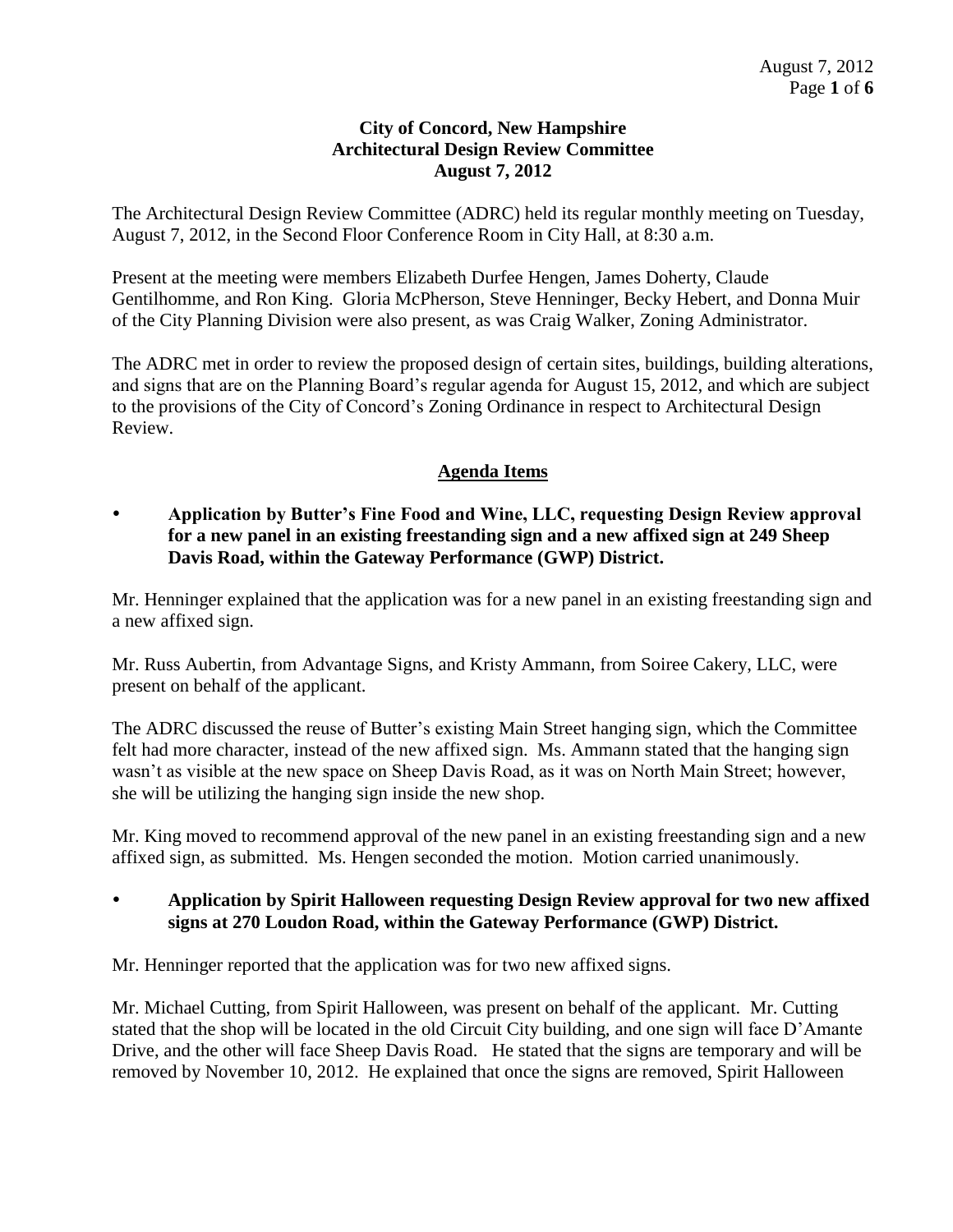will repair the facing of the building where the signs were. Mr. Walker stated that the repair of the building facing is part of the requirements for temporary signs.

Ms. Hengen moved to recommend approval of the two new affixed signs as submitted. Mr. Doherty seconded the motion. Motion carried unanimously.

 **Application by Sleepy's requesting Design Review approval for a new affixed sign, a new window sign, and two replacement panels in two existing freestanding signs at 77 Fort Eddy Road, within the Gateway Performance (GWP) District.** 

Mr. Henninger stated that the application was for four new signs – one affixed, one window sign, and two replacement panels.

Mr. Rick Donnelly, NH Signs, was present on behalf of the applicant. Mr. Donnelly explained that the window sign would be vinyl and the affixed sign will be channel letters on a raceway. The affixed sign and the two replacement panels will be internally lit.

Mr. Doherty suggested that the raceway bar be painted to match the building eifs.

Mr. King moved to recommend approval of the new window sign, the two replacement panels in the two existing freestanding signs, and the affixed sign, with the recommendation that the raceway bar on the affixed sign be painted to match the building eifs. Mr. Doherty seconded the motion. Motion carried unanimously.

 **Application by NH Odd Fellow Home, Inc., requesting Design Review approval for two new freestanding signs at 200 Pleasant Street, within the Institutional (IS) District.** 

Mr. Henninger explained that the application was for two new freestanding signs.

Mr. Russ Aubertin, from Advantage Signs, was present on behalf of the applicant.

The ADRC discussed the application for the new sign which will be located on the lawn near the rock wall and landscaping. This sign is proposed to be internally lit channel letters on a fabricated stainless steel base.

Mr. Aubertin stated that the applicant has applied for a variance for this sign.

Pending the decision on the variance, the ADRC provided the following recommendations on the sign. The Committee was generally not in favor of the internally lit letters. They also noted that the sign is not well integrated with the existing landscaping and stone wall. It was suggested that the sign be curved to match the wall and moved as close as possible to the wall or anchored to the wall. It was also suggested that additional landscaping be provided in front of the wall to integrate the sign into the existing landscaping. The ADRC asked the applicant to provide a plan which shows the curve of the sign, its location relative to the wall and additional landscaping. The ADRC also suggested that the letters be smaller and the color of the lights be changed to a cream or ivory color.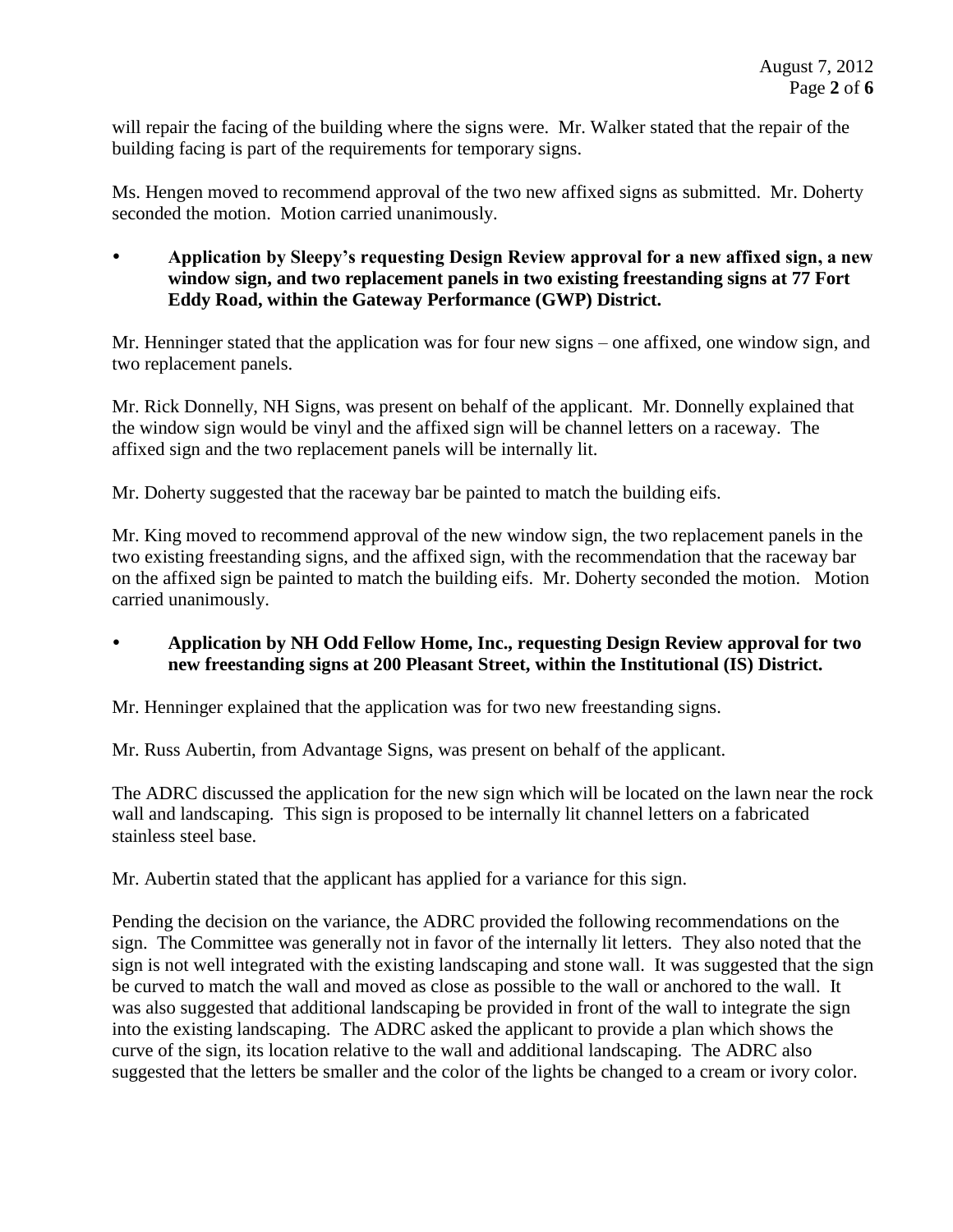The ADRC will review the revised sign next month if the variance has been granted.

The ADRC reviewed the application for the smaller sign which will replace the current freestanding sign at the entrance of the property. It was recommended that the font for the street address be changed to match the organizational name, that a black border be added around the sign, and that the posts be black.

Mr. Doherty moved to recommend approval of the freestanding sign at the entrance of the property, with the recommendations that the font for the street address be changed to match the organizational name, that a black border be added around the sign, and that the posts of the sign be black. Mr. King seconded the motion. Motion carried unanimously.

## **Application by Tom Smith / Depot Antiques & Toys requesting Design Review approval for two revised hanging signs and a revised affixed sign at 32 North Main Street, within the Central Business Performance (CBP) District.**

Ms. McPherson stated that the application was for a revised hanging sign, a revised affixed sign and a new hanging sign. She explained that it was a single business with 2 street addresses, 2 storefronts and 2 doors, but that only one door is not used and all customers enter through the door on the right.

Mr. Russ Aubertin, from Advantage Signs, was present on behalf of the applicant. He stated that the orange and blue colors of the two revised signs more closely represented the color that would be used for the Trains and Hobbies signs, to replicate the Lionel Train company colors.

The ADRC discussed that the signs were confusing as there was too much information on the signs; there was no cohesiveness in the design and colors of the 3 signs; the signs for the train side of the store are too big for the space; and the signs did not make clear to potential customers what business was what or where to enter the store.

Mr. Walker stated that he would need to revisit the applications as to whether this was considered a single store or two separate stores with one entrance.

Mr. Gentilhomme moved to recommend that the signs be redesigned to provide graphic unity among all three signs and for the applicant to come back to the Committee with revisions. Ms. Hengen seconded the motion. Motion carried unanimously.

 **Application by the Concord Boys & Girls Club, Inc., requesting Design Review approval for the redesign of the parking lot and vehicular access, with related paving, drainage, landscaping, lighting and associated site improvements and the upgrade of Bradley Street, located at 55 Bradley Street. (2012-0033)** 

Ms. McPherson stated that the applicant had reconfigured the pedestrian walkway to an 8-foot wide multi-use path, which will provide access to both Kimball Park and the Boys & Girls Club. She stated that the dumpster pad will be on the Bradley Street side of the property and will have wood screening and plantings. She stated that there were some issues with the early morning pick up of trash possibly disturbing the neighbors.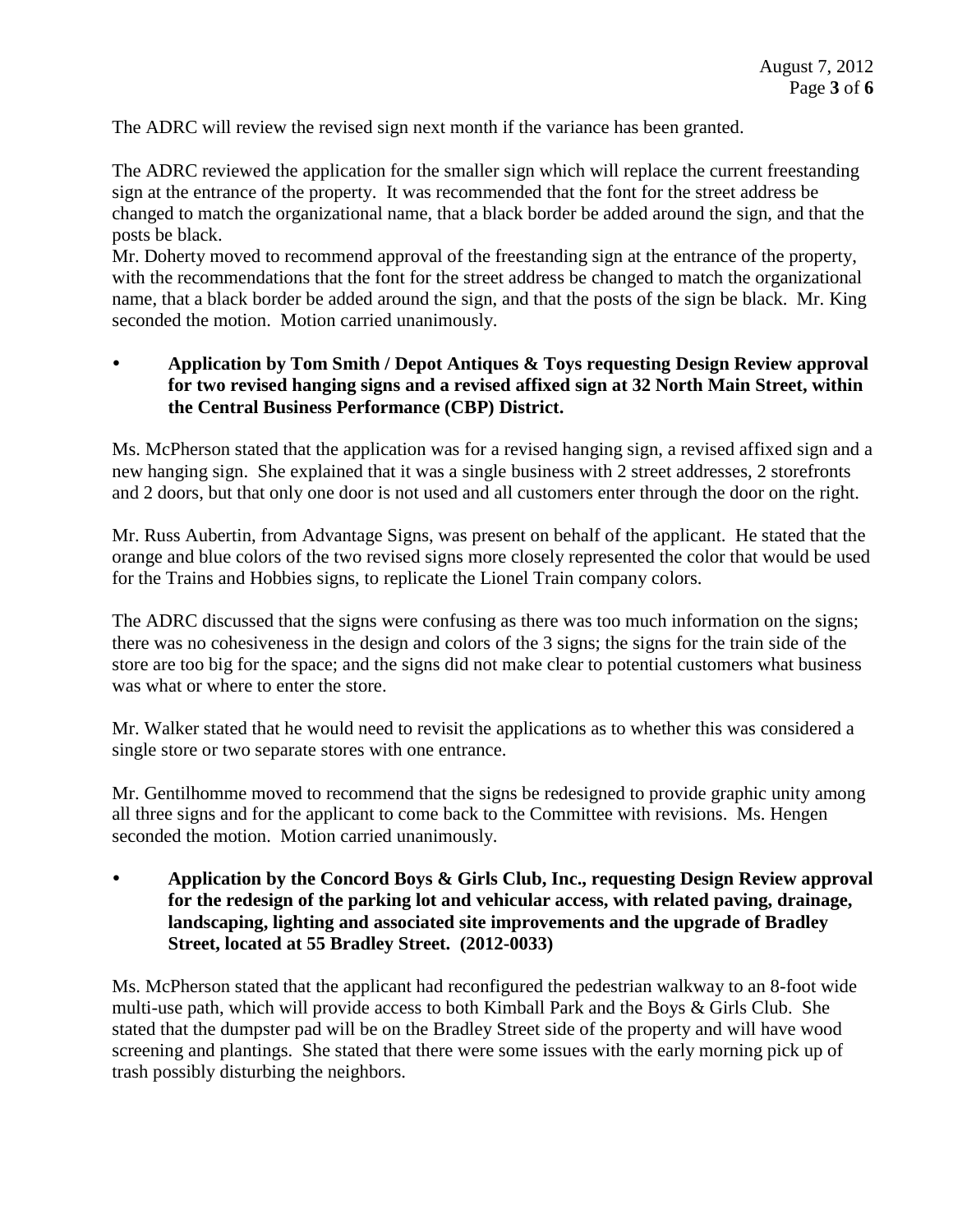Mr. Frank Anzalone, from Frank Anzalone Associates, Susanne Smith Meyer, landscape architect, and Chris Emunds, from the Concord Boys & Girls Club, were present on behalf of the applicant.

Ms. Smith Meyer reviewed the revised landscape plan and stated that it meets the City's landscaping requirements.

Mr. Anzalone discussed the reconfigured pedestrian walkways and stated that there are very few children who walk to the Boys & Girls Club. He also explained the grading difficulties that have limited the options for placing the sidewalks and still comply with the requirements of the ADA.

Mr. King moved to recommend approval of the site and landscape plans. Mr. King seconded the motion. Motion carried unanimously.

 **Application by Bindery Redevelopment, LLC, for Design Review approval for revisions to the storefronts and cornice for a previously approved building, mechanical screening and revised lighting at 43-45 South Main Street, within the Central Business Performance (CBP) District. (2011-0034)**

Ms. Hebert reported that the applicant had submitted revised graphics which included the changes to the roof top mechanical screening, cornice, storefronts, and the addition of awnings. The applicant will come before the ADRC again in the future with a name plate for the building.

Mr. Steve Duprey and John Chorlian, of Duprey Properties, and Jason Blais, Project Manager for Opechee Construction, were present.

Mr. Duprey explained that he would like to add awnings with lighting in them, but he hasn't decided on a color yet. He plans to match the color of the mechanical screening, fourth floor window trim, and the awnings. Mr. Duprey stated that none of the signage shown on the elevations is part of this application and will return to the ADRC in the future. He also reported that the cornice will consist of an eight inch band with a twelve inch cornice on top.

Mr. Duprey informed the Committee that there will be a conduit installed, which will support a future plan for up-lighting the building on the east elevation. Ms. Hebert stated that the City's Site Plan Regulations do not allow for up-lighting; however, a design charette is planned for October, which will look at lighting for the whole of the downtown.

The ADRC discussed the changes proposed to the cornice of the building and recommended that it still doesn't appear strong enough for the size of the building. It was suggested that the white concrete located at the center of the fourth floor windows be moved to where the reveal is, making a continuous band above the windows.

Mr. Gentilhomme moved to recommend approval of the revisions with the recommendation that the white concrete located at the center of the fourth floor windows be moved to where the reveal is above the windows. It was decided that the color choices for the mechanical screening, windows, and awnings would be presented to Planning Staff for approval. Mr. King seconded the motion. Motion carried unanimously.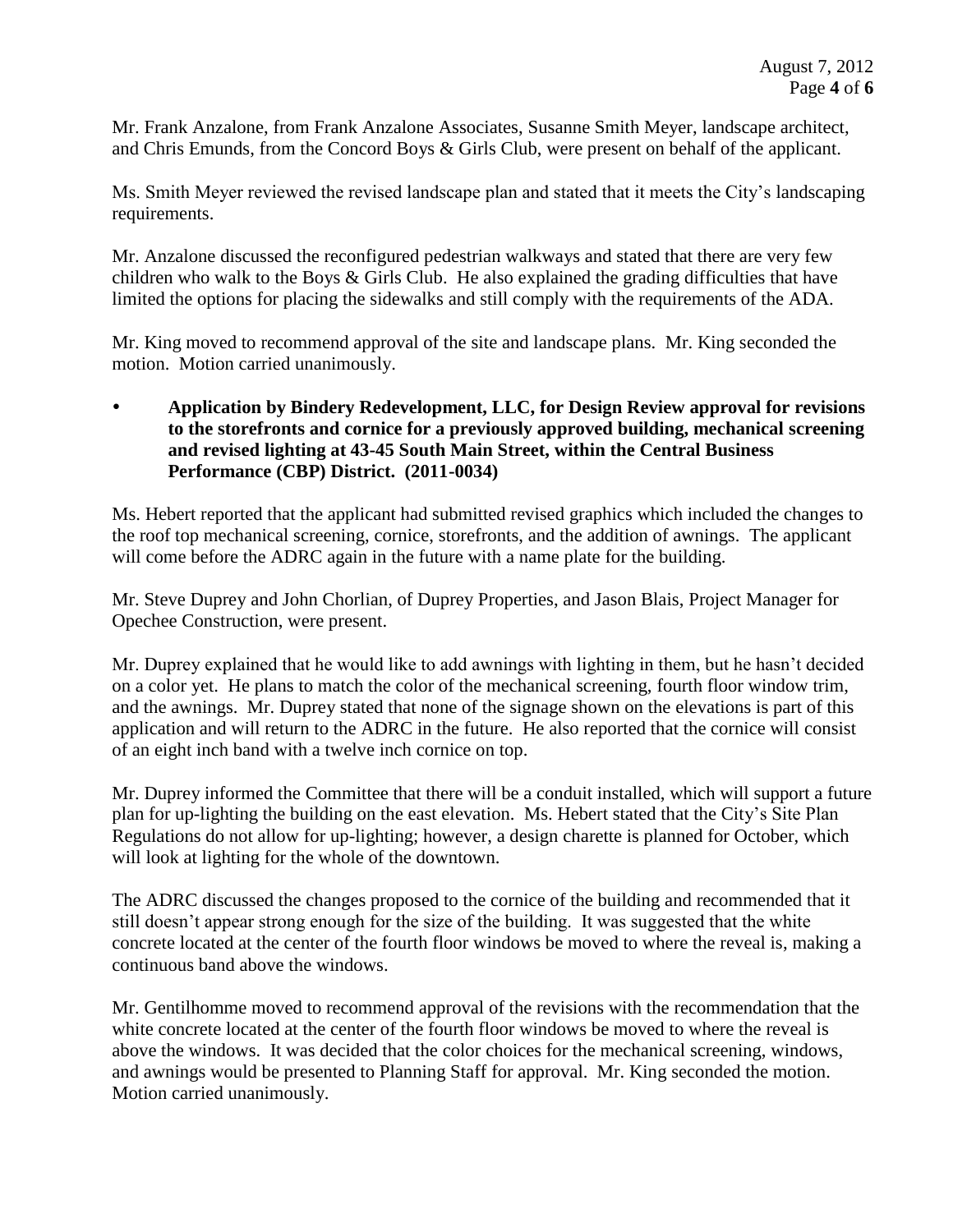## **Application by Evolution Realty, LLC, for Design Review approval for revised building lighting for a previously approved building at 10 Langdon Avenue. (2012-0039)**

Mr. Henninger explained that the lighting for the project had been approved by the Planning Board, as part of a previous site plan approval. He stated that the approval consisted of three wall packs located on the side of the building.

Ms. Hilary Harris, architect and owner of the property, was present. She stated that the three approved wall packs did not highlight the mural on the north elevation of the building. She submitted two options one with three down lights in the eaves of the building, and an option showing two uplights set 15 feet back from the building. Ms. Harris expressed her opinion that the up-lighting would be more appealing and prevent the scalloping effect of the down lights.

Ms. McPherson stated that although the applicant found the up-lighting to be the preferred options, the applicant would need to request a waiver from the Planning Board and amend the site plan approval to allow the up-lighting. She advised the applicant to speak with Mr. Henninger in order to be placed on the Planning Board's September agenda if she wanted to pursue the up-lighting, and noted that the 3 down-lights could be approved administratively as a minor change from the approved wall packs.

## **Discussion regarding potential changes to previously approved signage at Buffalo Wild Wings, located at 8 Loudon Road. (2012-0009)**

Mr. Henninger stated that the applicant wanted to obtain comments regarding the potential changes to the signage, awnings, mechanical screening, and railings. Changes include removing the checkerboard color on the mechanical screening and on the front entrance, and replacing the tri-color pattern on the railing with a solid black color.

Mr. Walker stated that the size of the signs exceed the allowable square footage. Mr. Henninger noted that the applicant was planning to submit for September for approval to modify the building and signage.

The ADRC agreed that the proposed changes to the building façades were appropriate.

**• Discussion regarding proposed site plan and architectural elevations for a retail motor fuel facility, including convenience store with a drive-through donut shop and two fuel dispensing areas each with an overhead canopy, located at 1 Whitney Road. (2012-0038)**

Mr. Henninger explained that the applicant was looking for comments from the ADRC prior to the ADRC making a formal recommendation. He stated that the project is located at Exit 17, on Whitney Road, and will consist of a convenience store with a drive-through donut shop and two fuel dispensing areas.

Mr. Frank Monteiro, from MHF Design Consultants, Inc., Tom Danieluk, from Drake Petroleum Co., and Richard Uchida, from Hinckley, Allen, Snyder, LLP, were present on behalf of the applicant.